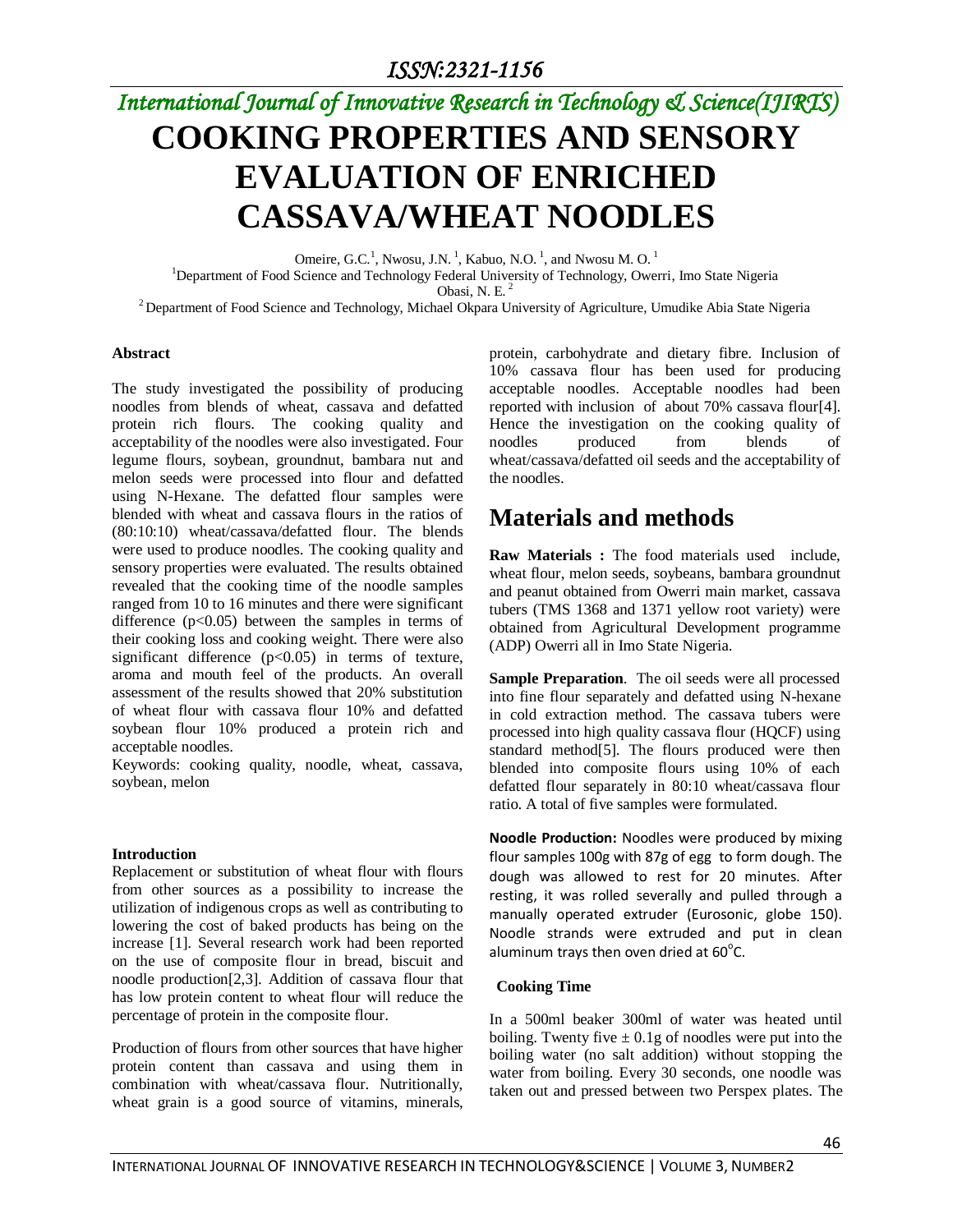## *International Journal of Innovative Research in Technology & Science(IJIRTS)*

cooking time was calculated as the time when a white core could no longer be seen.

**Cooking Loss:** During the cooking, some parts of the noodles dissolve in water. The cooking loss was determined gravimetrically by weighing the residue after evaporating the cooking water.

**Cooking Weight:** Cooking weight was defined as the weight gain of the noodles during the cooking and indicated the amount of water that was absorbed and was therefore an index for the swelling ability of the noodles. Each noodle sample was cooked according to the determined cooking time and then the cooking weight was calculated and given in percentage.

**Noodle production:** Edible noodles were prepared with each sample using the recipes outlined in table 1.

**Table 1:** Recipe for noodle preparation

| Quantities |
|------------|
| 100g       |
| 100g       |
| 5g         |
| 2g         |
| 400ml      |
|            |

**Sensory Evaluation:** Different noodle samples were cooked according to their cooking time and served hot in a plate to the panelist. A 9-point hedonic scale was used. The scores were  $9$  – like extremely,  $8$  – like very much,  $7$  – like moderately,  $6$  – like slightly,  $5$  – neither like nor dislike,  $4$  – dislike slightly, 3 – dislike moderately, 2 – dislike very much, 1 – dislike extremely. The cooked noodles were evaluated for colour, taste, aroma, texture, mouth feel and over all acceptability. The evaluation was done by 20 semi trained panelist.

**Statistical Analysis:** The statistical differences between the products were determined by analysis of variance (ANOVA) and their means separation using the Fishers least significant difference (LSD) procedure.

## **Results and Discussion**

The results of the cooking quality of the cassava noodles are presented in Table 2. The cooking time of the different noodle samples ranged from  $10 - 16$  minutes, with samples 205 (10% CF and 90% WF) and 202 (10% PDBGF, 10% CF and 80% WF) having the lowest and highest values respectively. Cooking time of the noodle samples increased with the incorporation of the partially defatted flour samples to the wheat-cassava composite flour which was used for their production; therefore the difference in the cooking time of the noodle samples may be attributed to their compositional differences. The cooking time generally were higher than that of wheat pasta which was reported to be 8 minutes [6], the difference may be attributed to the use of composite flour in their production.

**Cooking quality of cassava noodles:**

**Cooking loss:** The result shows that there were significant differences  $(p<0.05)$  in the cooking loss among all the noodle samples. The cooking loss ranged from 3.44 – 22.32g with samples 204 and 205 having the lowest and highest values respectively. The high cooking loose of sample 205 (10% CF and 90% WF) may be due to the poor formation of protein complex which might have resulted from the poor protein content and lack of gluten forming proteins (glutenin and gliadine).

**Cooking weight:** The cooking weight of the noodle samples were significantly different ( $p<0.05$ ), ranging from 115.60 – 213.56g with samples 202 (10% PDBGF, 10% CF and 80% WF) and 204 (10% PDSF, 10% CF and 80% WF) having the lowest and highest values respectively. The high cooking weight would be attributed to the high starch and protein content of the noodle samples.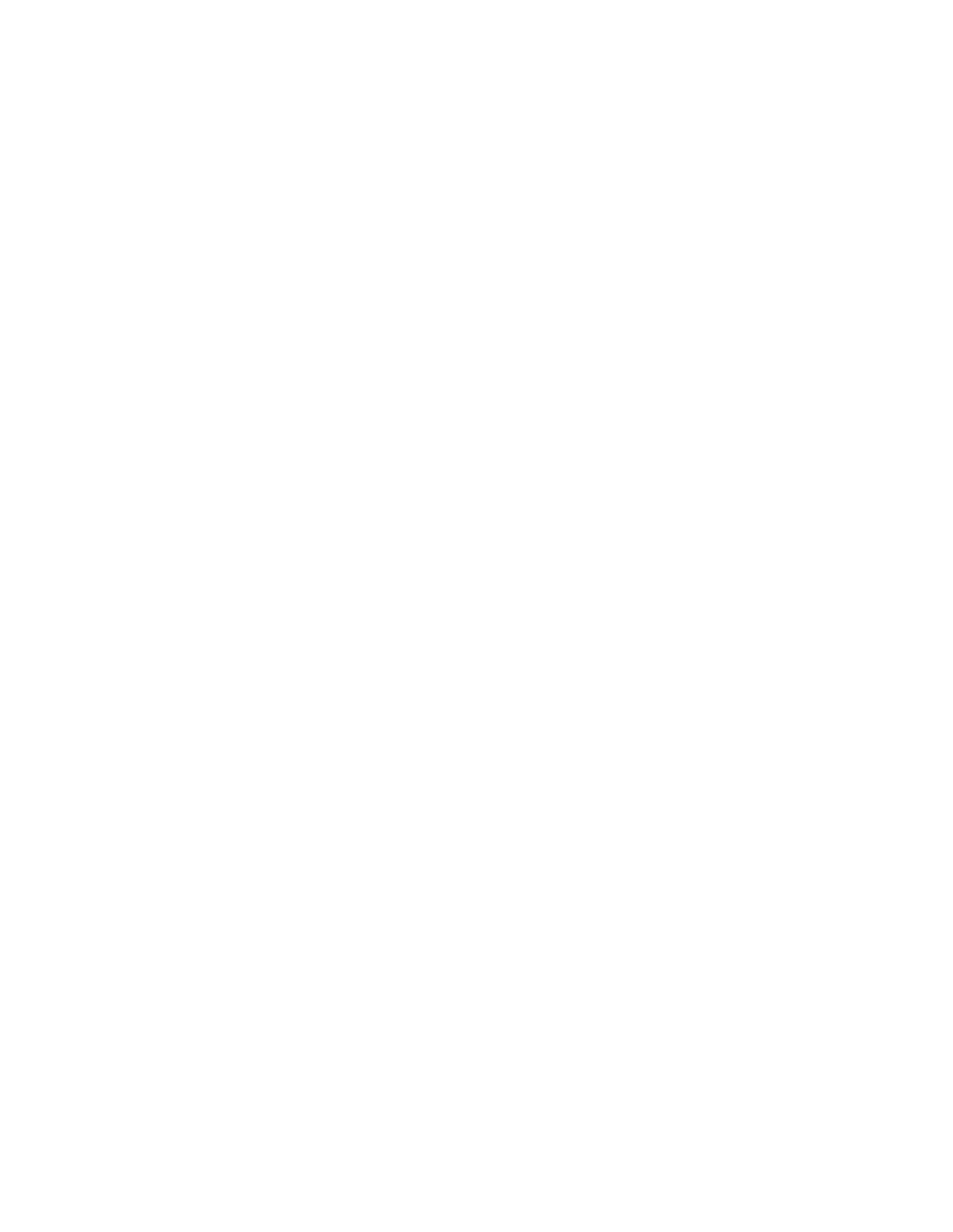## *ISSN:2321-1156*

## *International Journal of Innovative Research in Technology & Science(IJIRTS)*

panelists may not used to consuming bambara groundnut, and it has very strong aroma that is difficult to reduce during processing.

**Mouth feel:** The average sensory score for mouth feel of the prepared cassava noodles ranged between 6.75 and 8.25. Sample 206 (commercial noodles) still ranked the highest in terms of the mouth feel and was significantly different (p>0.05) from the other samples. Sample 204 followed in ranking, and had no significant difference (p<0.05) with samples 201, 203 and 205. Sample 202 was least preferred maybe because it was not as soft as the other noodle samples after cooking.

**General acceptability:** The control (Sample 206) was the best accepted and was significantly different (p>0.05) from the other samples in terms of general acceptability. Sample 202 (10% PDBGF, 10% CF and 80% WF) was the least preferred and was not significantly different ( $p<0.05$ ) from sample 203 but was significantly different (p>0.05) from the other samples. Sample 202 (10% PDBGF, 10% CF and 80% WF) was least preferred by the panelist in terms of both colour and aroma which are very important in the acceptability of any food sample; therefore this may have contributed to the least preference of the sample.

**Table 3:** The results of the sensory evaluation of the cooked cassava noodle samples

| NoodleColouTextur Arom Mout Tast General |    |              |                       |
|------------------------------------------|----|--------------|-----------------------|
| sampler                                  | e. | $\mathbf{a}$ | h feel e acceptabilit |
| s                                        |    |              |                       |

high nutrient value because of the protein content of soybean, good keeping quality, good cooking quality and overall acceptability.

|     | $\overline{201}$ $\overline{7.25}^6$ $\overline{6.25}^c$ $\overline{7.55}^6$ $\overline{7.10}^{bc}$ $\overline{6.25}$ $\overline{7.05}^6$<br>$\mathbf{C}$ |
|-----|-----------------------------------------------------------------------------------------------------------------------------------------------------------|
|     | 202 5.25 <sup>d</sup> 7.25 <sup>b</sup> 5.95 <sup>d</sup> 6.75 <sup>c</sup> 6.55 6.50 <sup>c</sup><br>c                                                   |
| 203 | $6.40^{\circ}$ 6.50° $6.65^{\circ}$ 7.30 <sup>b</sup> 6.30 6.55 <sup>c</sup><br>с                                                                         |
|     | $204$ $7.30^{\mathrm{b}}$ $7.20^{\mathrm{b}}$ $7.45^{\mathrm{b}}$ $7.40^{\mathrm{b}}$ $7.45$ $7.45^{\mathrm{b}}$<br>h                                     |
|     | 205 7.95 <sup>ab</sup> 7.40 <sup>b</sup> 7.30 <sup>b</sup> 7.25 <sup>b</sup> 7.05 7.45 <sup>b</sup><br>h                                                  |
| 206 | $8.70^a$ $8.50^a$ $8.85^a$ $8.25^a$ $8.30$ $8.70^a$<br>ā                                                                                                  |

Means with different superscripts within the same column are significantly different  $(P < 0.05)$ Key Where;  $201 = 80\%$  WF: 10% CF: 10% GF  $202 = 80\%$  WF: 10% CF: 10% BGF  $203 = 80\%$  WF: 10% CF: 10% WMF  $204 = 80\%$  WF: 10% CF: 10% SF  $205 = 90\%$  WF: 10% CF  $206$  = Commercial noodles (control)

### **Conclusion**

The study indicated that noodles produced from 10% substitution of wheat flour with cassava flour and substitution of wheat flour with 10% cassava flour and 10% partially defatted soybean flour were preferred to others. The preference of these two samples (205 and 204) indicates that they can be used to produce acceptable noodles.

The overall results showed that substitution of wheat flour with cassava flour (10%) and partially defatted soybean flour (10%) can be used in the production of noodles with

### **REFERENCES**

1 Ayo, J. A. and Gaffa T. .Effect of undefatted soybean flour on the protein content and sensory qualities of "Kunnuzaki".*Nigeria Food Journal*. 20: 7-9. 2002.